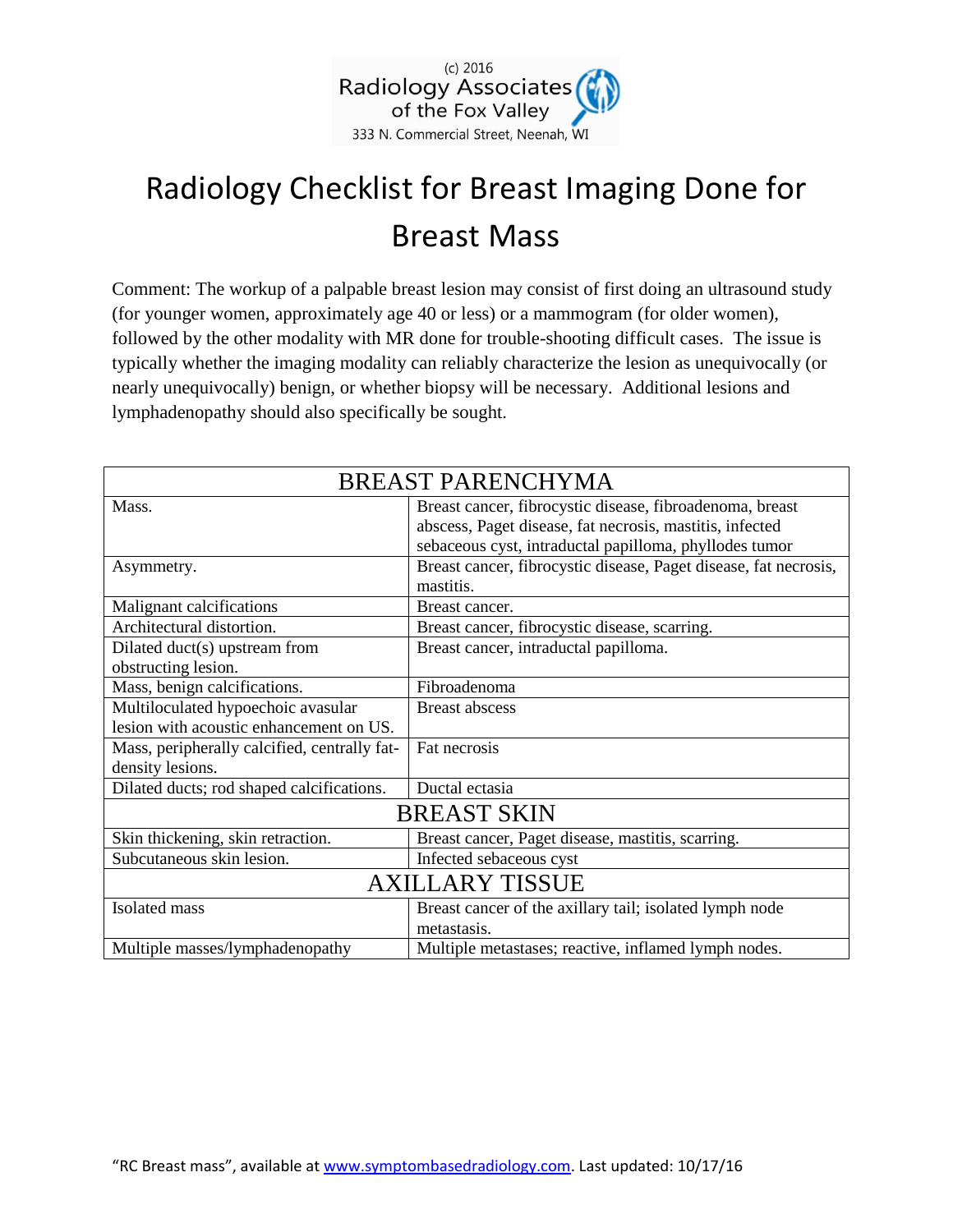## **DICTATION TEMPLATE WITH PROMPTS FOR MAMMOGRAPHY**

## **PERFORMED FOR BREAST MASS**

### BILATERAL FULL FIELD DIGITAL DIAGNOSTIC MAMMOGRAM

CLINICAL INFORMATION: [Diagnostic mammogram performed for breast pain].

COMPARISON STUDIES: []

TECHNIQUE: []

BREAST COMPOSITION: []

#### FINDINGS:

Parenchyma: [Mass (breast cancer, fibrocystic breast, fibroadenoma, breast abscess, Paget disease, fat necrosis, mastitis, infected sebaceous cyst, intraductal papilloma, phyllodes tumor). Asymmetry (breast cancer, fibrocystic disease, Paget disease, fat necrosis, mastitis). Malignant calcifications (breast cancer). Architectural distortion (breast cancer, fibrocystic disease, scarring). Dilated duct or ducts (breast cancer, ductal ectasia, papilloma). Rod shaped calcifications (ductal ectasia). Peripherally calcified, central fat-density lesion (fat necrosis). Skin: [Skin thickening (breast cancer, Paget disease, mastitis). Skin retraction (breast cancer, scar). Subcutaneous skin lesion (infected sebaceous cyst).

Axillary tissue: [Mass (primary axillary tail tumor, lymphadenopathy from metastases or inflammation). Multiple masses (lymphadenopathy from metastases or inflammation).]

IMPRESSION:  $\Box$ 

"RC Breast mass", available at [www.symptombasedradiology.com.](http://www.symptombasedradiology.com/) Last updated: 10/17/16